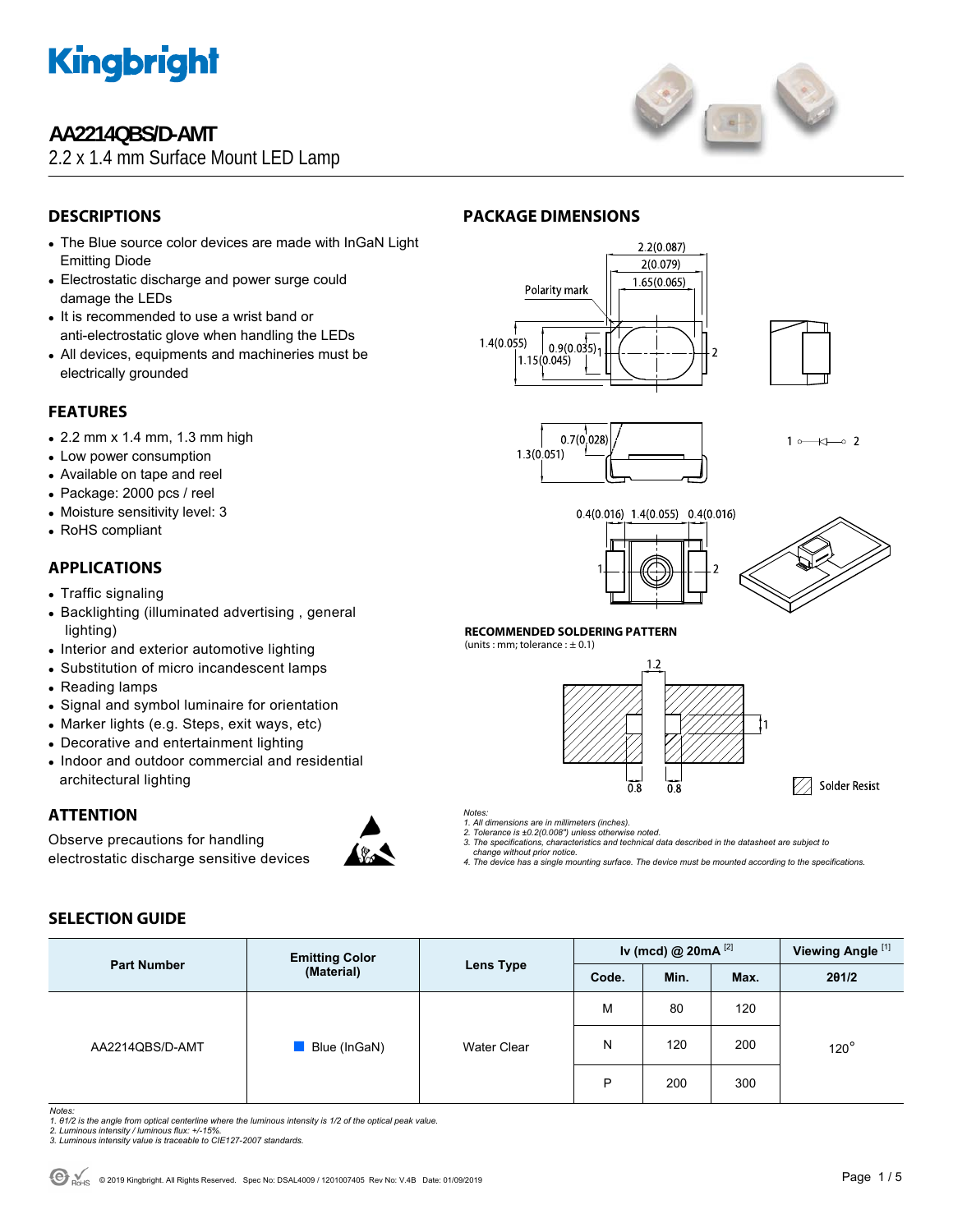# **Kingbright**

#### **ELECTRICAL / OPTICAL CHARACTERISTICS at T<sub>A</sub>=25°C**

| <b>Parameter</b>                                                                             | Symbol<br><b>Emitting Color</b> |             | Value                    |                          |                          |                          |                       |
|----------------------------------------------------------------------------------------------|---------------------------------|-------------|--------------------------|--------------------------|--------------------------|--------------------------|-----------------------|
|                                                                                              |                                 |             | Code.                    | Min.                     | Typ.                     | Max.                     | <b>Unit</b>           |
| Wavelength at Peak Emission $I_F$ = 20mA                                                     | $\lambda_{\rm peak}$            | <b>Blue</b> | $\overline{\phantom{a}}$ | $\overline{\phantom{a}}$ | 460                      | $\overline{\phantom{a}}$ | nm                    |
|                                                                                              |                                 | Blue        | 1B                       | 463                      | $\overline{\phantom{a}}$ | 466                      | nm                    |
|                                                                                              | $\lambda_{dom}$ <sup>[1]</sup>  |             | 2A                       | 466                      | $\overline{\phantom{a}}$ | 469                      |                       |
| Dominant Wavelength $I_F = 20 \text{mA}$                                                     |                                 |             | 2B                       | 469                      | $\overline{\phantom{a}}$ | 471                      |                       |
|                                                                                              |                                 |             | 3A                       | 471                      | $\overline{\phantom{a}}$ | 473                      |                       |
|                                                                                              |                                 |             | 3B                       | 473                      | $\overline{\phantom{a}}$ | 475                      |                       |
| Spectral Bandwidth at 50% $\Phi$ REL MAX<br>$I_F = 20mA$                                     | Δλ                              | <b>Blue</b> | $\overline{\phantom{a}}$ | $\overline{\phantom{a}}$ | 25                       | $\overline{\phantom{a}}$ | nm                    |
| Capacitance                                                                                  | $\mathsf{C}$                    | Blue        | $\overline{\phantom{a}}$ | $\overline{\phantom{a}}$ | 100                      | $\overline{\phantom{a}}$ | pF                    |
| Forward Voltage $I_F$ = 20mA                                                                 | $V_F$ <sup>[2]</sup>            | <b>Blue</b> | $\overline{\phantom{a}}$ | $\overline{\phantom{a}}$ | 3.3                      | 4                        | $\vee$                |
| Reverse Current ( $V_R$ = 5V)                                                                | $I_R$                           | <b>Blue</b> | $\overline{\phantom{a}}$ | $\overline{\phantom{a}}$ | $\overline{a}$           | 50                       | μA                    |
| Temperature Coefficient of $\lambda_{peak}$<br>$I_F = 20mA$ , -10°C $\le T \le 100$ °C       | $TC_{\lambda peak}$             | <b>Blue</b> | $\overline{\phantom{a}}$ | $\overline{\phantom{a}}$ | 0.04                     | $\overline{\phantom{a}}$ | $nm$ <sup>o</sup> $C$ |
| Temperature Coefficient of $\lambda_{\text{dom}}$<br>$I_F = 20$ mA, -10°C $\le T \le 100$ °C | $TC_{\lambda dom}$              | Blue        | $\overline{\phantom{a}}$ | $\overline{\phantom{a}}$ | 0.03                     | $\overline{\phantom{a}}$ | $nm$ <sup>o</sup> $C$ |
| Temperature Coefficient of VF<br>$I_F$ = 20mA, -10°C $\le T \le 100$ °C                      | $TC_V$                          | <b>Blue</b> | $\overline{\phantom{a}}$ | $\overline{\phantom{a}}$ | $-2.9$                   | $\overline{\phantom{a}}$ | $mV$ <sup>o</sup> $C$ |

*Notes:* 

1. The dominant wavelength (λd) above is the setup value of the sorting machine. (Tolerance λd : ±1nm. )<br>2. Forward voltage: ±0.1V.<br>3. Wavelength value is traceable to CIE127-2007 standards.<br>4. Excess driving current and

## **ABSOLUTE MAXIMUM RATINGS at T<sub>A</sub>=25°C**

| <b>Parameter</b>                             | Symbol                   | Value           | <b>Unit</b>   |
|----------------------------------------------|--------------------------|-----------------|---------------|
| Power Dissipation                            | $P_D$                    | 80              | mW            |
| Reverse Voltage                              | $V_R$                    | 5               | $\vee$        |
| Junction Temperature                         | $T_j$                    | 115             | °C            |
| <b>Operating Temperature</b>                 | $T_{op}$                 | $-40$ to $+100$ | $^{\circ}C$   |
| Storage Temperature                          | $T_{\text{stg}}$         | $-40$ to $+110$ | °C            |
| DC Forward Current                           | IF.                      | 20              | mA            |
| <b>Peak Forward Current</b>                  | $I_{FM}$ <sup>[1]</sup>  | 150             | mA            |
| Electrostatic Discharge Threshold (HBM)      | $\overline{\phantom{a}}$ | 250             | V             |
| Thermal Resistance (Junction / Ambient)      | $R_{th}$ JA $^{[2]}$     | 330             | $\degree$ C/W |
| Thermal Resistance (Junction / Solder point) | $R_{th}$ JS $^{[2]}$     | 210             | $\degree$ C/W |

*Notes:* 

<sup>1. 1/10</sup> Duty Cycle, 0.1ms Pulse Width.<br>2. R<sub>th Ju</sub> ,R<sub>h JS</sub> Results from mounting on PC board FR4 (pad size ≥ 16 mm² per pad).<br>3. Relative humidity levels maintained between 40% and 60% in production area are recommended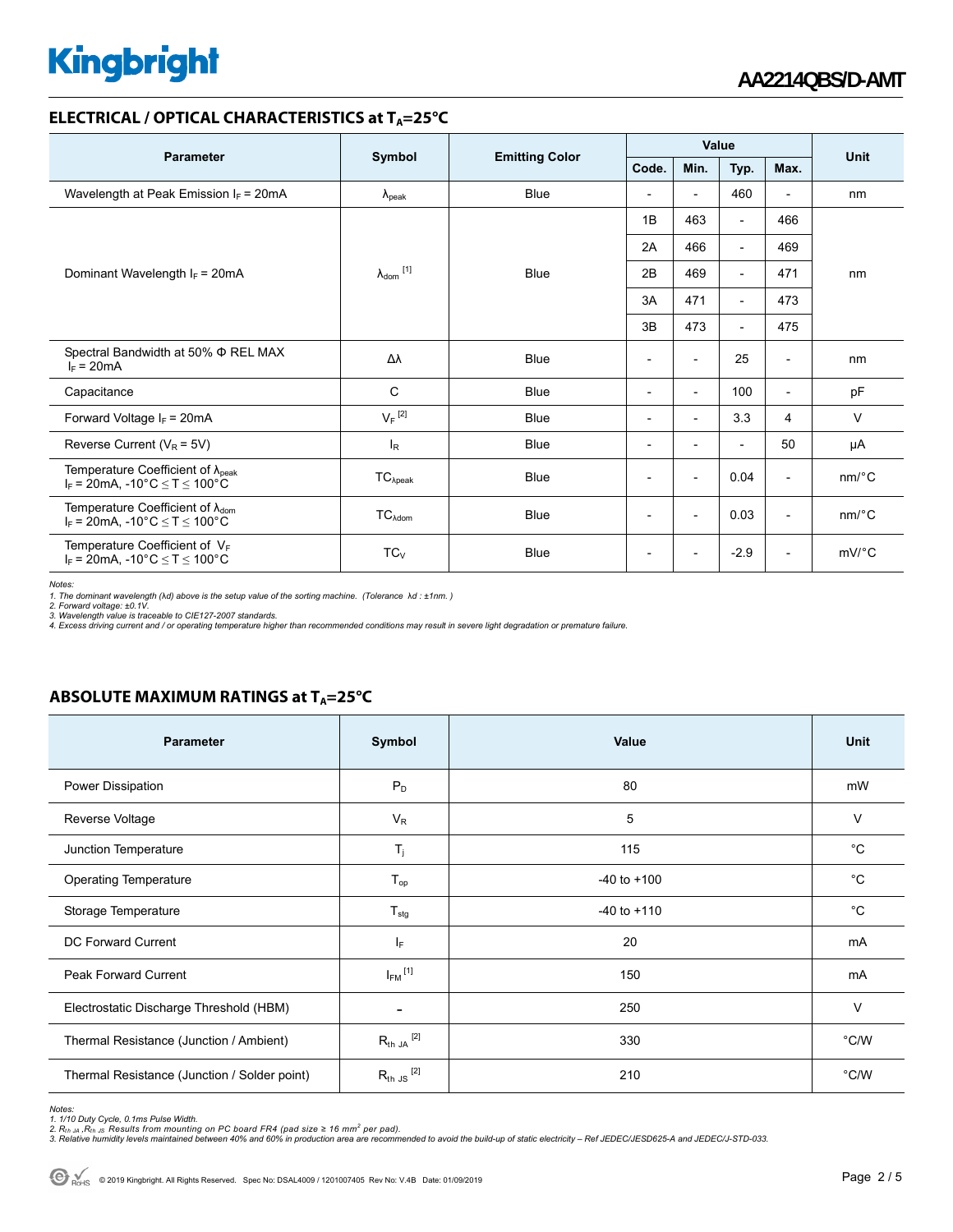# **Kingbright**

### **TECHNICAL DATA**



#### **SPATIAL DISTRIBUTION**



**BLUE** 





Ambient temperature (°C)

#### **REFLOW SOLDERING PROFILE for LEAD-FREE SMD PROCESS**



## **TAPE SPECIFICATIONS** (units : mm)



#### **REEL DIMENSION** (units : mm)



- 
- 
- Notes:<br>1. Don't cause stress to the LEDs while it is exposed to high temperature.<br>2. The maximum number of reflow soldering passes is 2 times.<br>3. Reflow soldering is recommended. Other soldering methods are not recommended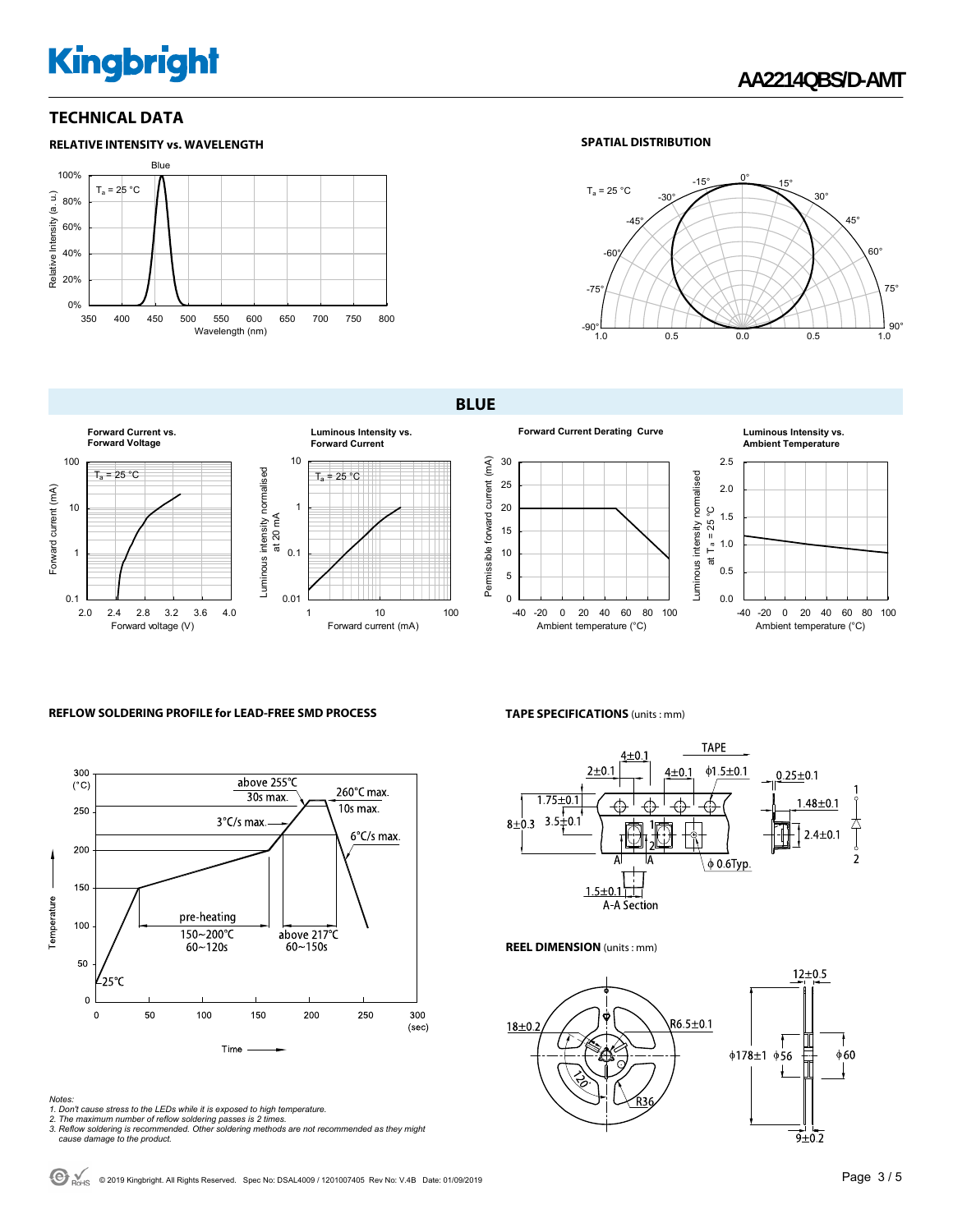#### **RELIABILITY TEST ITEMS AND CONDITIONS**

The reliability of products shall be satisfied with items listed below

#### **LOT TOLERANCE PERCENT DEFECTIVE (LTPD) : 10%**

| No.            | <b>Test Item</b>                     | <b>Standards</b>      | <b>Test Condition</b>                                                                            | Test Times /<br>Cycles | Number of<br>Damaged |
|----------------|--------------------------------------|-----------------------|--------------------------------------------------------------------------------------------------|------------------------|----------------------|
| 1              | Continuous operating test            |                       | $T_a$ = 25°C, $I_F$ = maximum rated current *                                                    | 1,000 h                | 0/22                 |
| 2              | High Temp. operating test            | EIAJ ED-4701/100(101) | $T_a$ = 100°C, $I_F$ = maximum rated current *                                                   | 1,000 h                | 0/22                 |
| 3              | Low Temp. operating test             |                       | $T_a$ = -40°C, $I_F$ = maximum rated current *                                                   | 1,000 h                | 0/22                 |
| 4              | High temp. storage test              | EIAJ ED-4701/100(201) | $T_a$ = maximum rated storage temperature                                                        | 1,000 h                | 0/22                 |
| 5              | Low temp. storage test               | EIAJ ED-4701/100(202) | $T_a = -40^{\circ}$ C                                                                            | 1,000 h                | 0/22                 |
| 6              | High temp. & humidity storage test   |                       | $T_a = 60^{\circ}$ C, RH = 90%                                                                   | 500 h                  | 0/22                 |
| $\overline{7}$ | High temp. & humidity operating test |                       | $T_a$ = 60°C, RH = 90% $I_F$ = maximum rated current *                                           | 500 h                  | 0/22                 |
| 8              | Soldering reliability test           | EIAJ ED-4701/100(301) | Moisture soak: 30°C, 70% RH, 72h<br>Preheat: 150~180°C (120s max.)<br>Soldering temp: 260°C(10s) | 2 times                | 0/18                 |
| 9              | Thermal shock operating test         |                       | $T_a = -40^{\circ}C(15min) \sim 100^{\circ}C(15min)$<br>$I_F$ = derated current at 100°C         | 1,000 cycles           | 0/22                 |
| 10             | Thermal shock test                   |                       | $T_a$ = -40°C(15min) ~ maximum rated<br>storage temperature(15min)                               | $1,000$ cycles         | 0/22                 |
| 11             | Electric Static Discharge (ESD)      | EIAJ ED-4701/100(304) | C = 100pF, R2 = $1.5K\Omega$ V = 250V                                                            | Once each<br>Polarity  | 0/22                 |
| 12             | Vibration test                       |                       | $a = 196$ m/s <sup>2</sup> , f = 100~2KHz, t = 48min for all xyz axes<br>4 times                 |                        | 0/22                 |

*\* : Refer to forward current vs. derating curve diagram* 

#### **CRITERIA FOR JUDGING DAMAGE**

| <b>Items</b>            | <b>Symbols</b>           | <b>Conditions</b>                     | <b>Failure Criteria</b>                                         |  |  |
|-------------------------|--------------------------|---------------------------------------|-----------------------------------------------------------------|--|--|
| luminous Intensity      | I٧                       | $I_F = 20mA$                          | Testing Min. Value < Spec. Min. Value x 0.5                     |  |  |
| <b>Forward Voltage</b>  | VF                       | $I_F = 20mA$                          | Testing Max. Value $\geq$ Spec. Max. Value x 1.2                |  |  |
| <b>Reverse Current</b>  | ΙR.                      | $V_R$ = Maximum Rated Reverse Voltage | Testing Max. Value $\geq$ Spec. Max. Value x 2.5                |  |  |
| High temp. storage test | $\overline{\phantom{0}}$ |                                       | Occurrence of notable decoloration,<br>deformation and cracking |  |  |